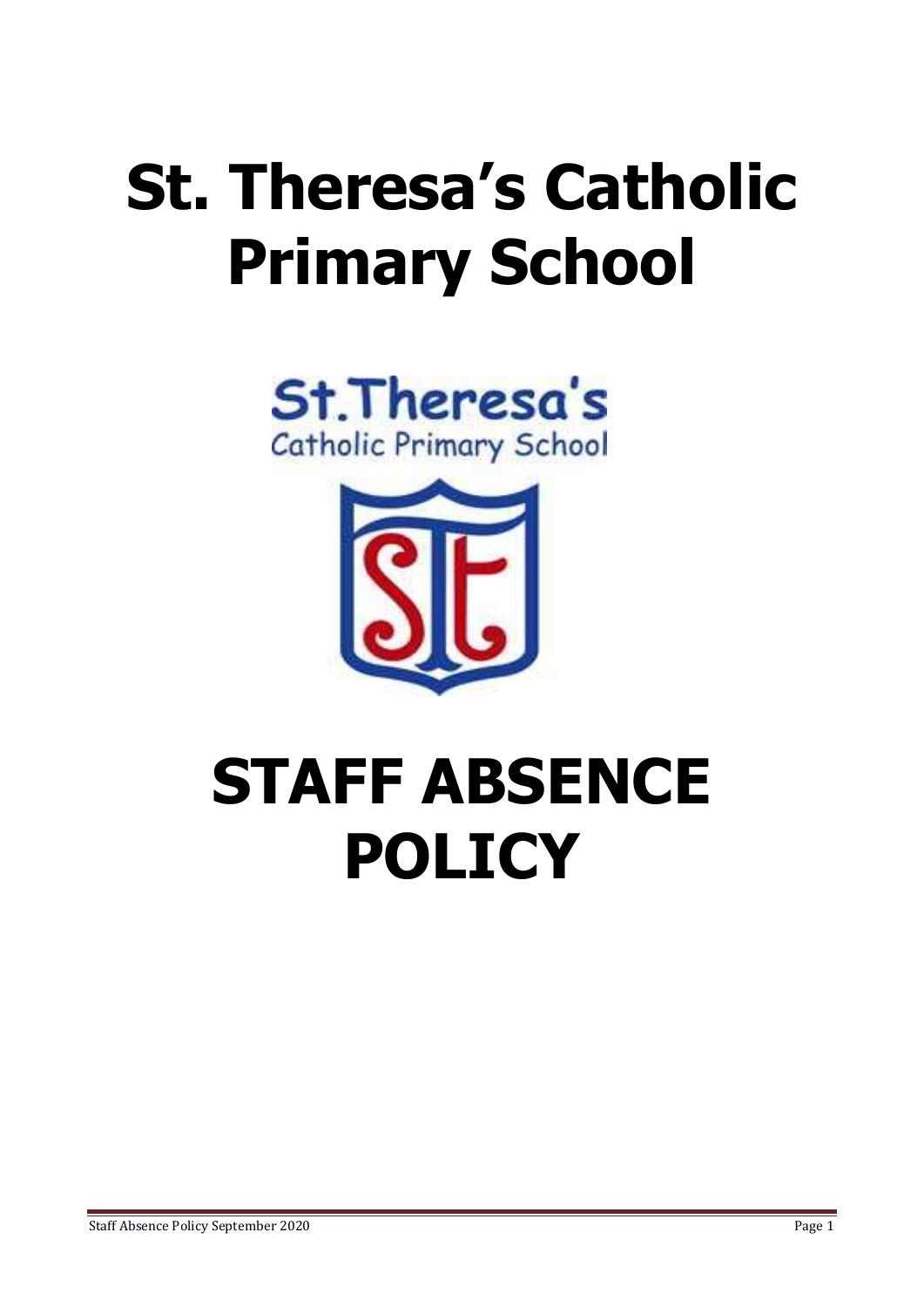## "We learn together, we play together, we pray together, we grow together in the love of God"



Validation grid

| <b>Title</b>                                                 | <b>Staff Absence Policy</b>                                         |
|--------------------------------------------------------------|---------------------------------------------------------------------|
| <b>Author</b>                                                | Barbara Costa                                                       |
| <b>Associate Author</b>                                      |                                                                     |
| <b>Target Audience</b>                                       | All staff                                                           |
| <b>Stake holders</b><br>consulted                            | All staff                                                           |
| Curriculum /<br>non curricular                               | Non Curricular                                                      |
| <b>Associated</b><br><b>Policies /</b><br><b>Documents</b>   | Sickness Policy and Procedure, Disciplinary<br>Policy and Procedure |
| <b>New Policy or</b><br><b>Review of</b><br>existing policy. | <b>Review</b>                                                       |
| Date of<br><b>Submission</b>                                 | September 2020                                                      |
| <b>Date for Review</b>                                       | September 2022                                                      |
| Date ratified by                                             |                                                                     |
| <b>Governors</b>                                             |                                                                     |

|--|--|--|

Signed........................................................................... Seamus McKenna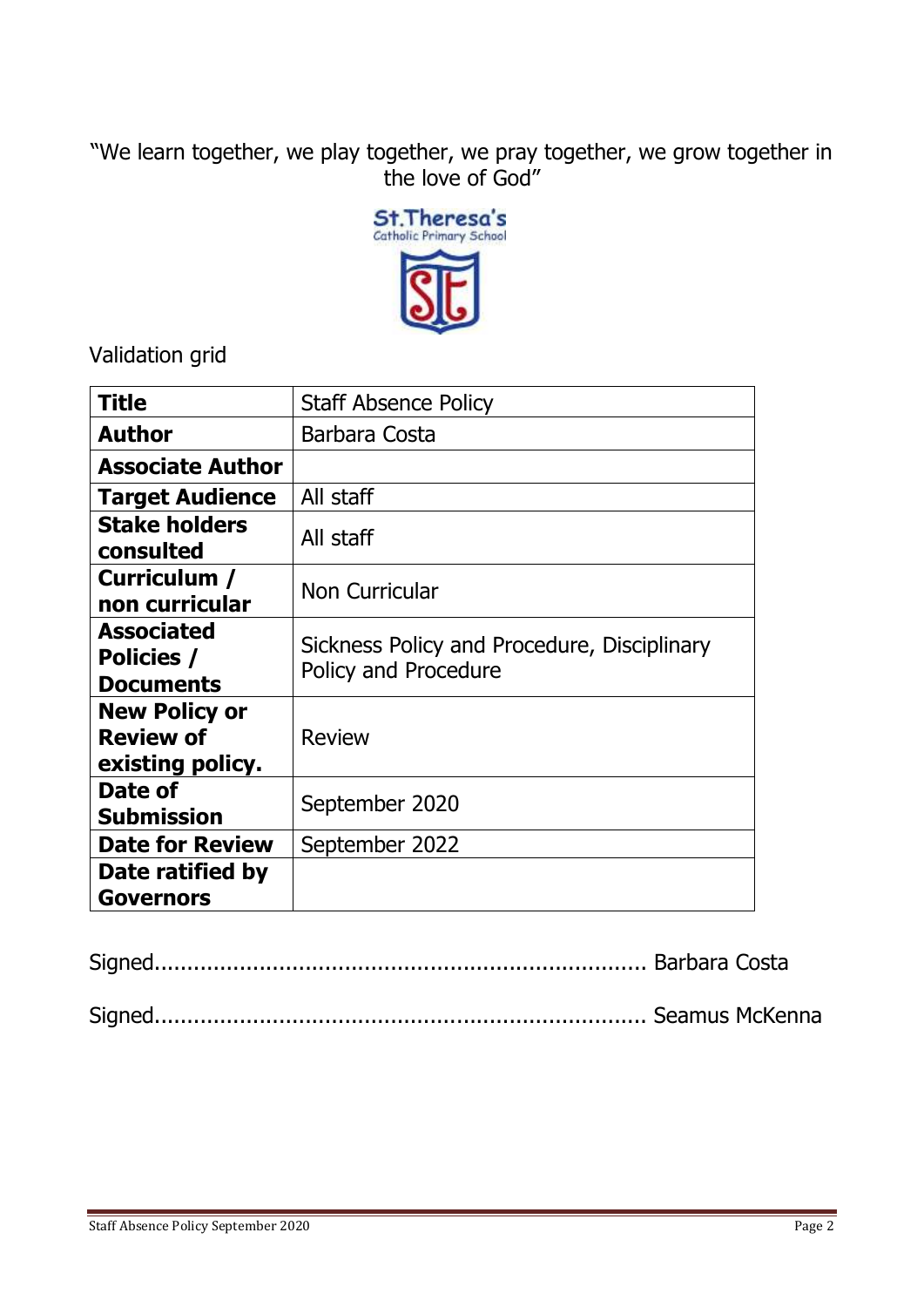## **Policy Statement**

It is in the interest of everyone working at St. Theresa's Primary School to maximise attendance levels.

The school values the contribution its employees make, so when a member of staff is unable to be at work for any reason, their contribution is missed.

We recognise that keeping employees at work and helping them get back to work as soon as practical, following a period of sickness absence, can maintain an employee's health and wellbeing.

Absence impacts upon the teaching and learning within our school, it also takes its toll on colleagues who must take on additional work.

This policy recognises:

- the statutory entitlement to unpaid time off to attend to urgent matters related to dependants
- national and local agreements
- best practice which seeks to maintain good working relationships between staff and school management
- the operational needs of the school

It is intended that this policy will provide a clear and workable framework to enable requests for leave of absence for staff working in schools to be reasonably and fairly handled. This policy recognises that the operational needs of the school are a clear priority in any decision making and there may be times when the Headteacher has to refuse a request for leave.

It should be noted that there might be occasions when circumstances arise that are not identified in this policy. In such circumstances the decision regarding leave of absence remains within the discretion of the Headteacher (or the Chair of Governors in the case of the Headteacher requesting leave of absence). Each case will be judged on its own merits and circumstances. The granting of time off in one case will not necessarily set a precedent for other cases. It is recommended that in such circumstances the Headteacher (or Chair of Governors) contacts the school's HR Advisor for further advice.

Any suspected abuse of the policy by staff at the school will be dealt with under the school's Disciplinary procedure.

Except in emergency situations, where an oral request may be granted, all requests for leave of absence under these provisions should be made in writing to the Headteacher with sufficient notice to allow written approval to be given to the employee. A description of the circumstances and whether or not the request was granted, should be kept on the member of staff's personnel record at the school.

Care will be taken in applying this policy to ensure compliance with equality legislation and avoidance of potential discrimination.

Staff annual leave and sick leave absences will be in accordance with the relevant conditions of service for teachers and support staff.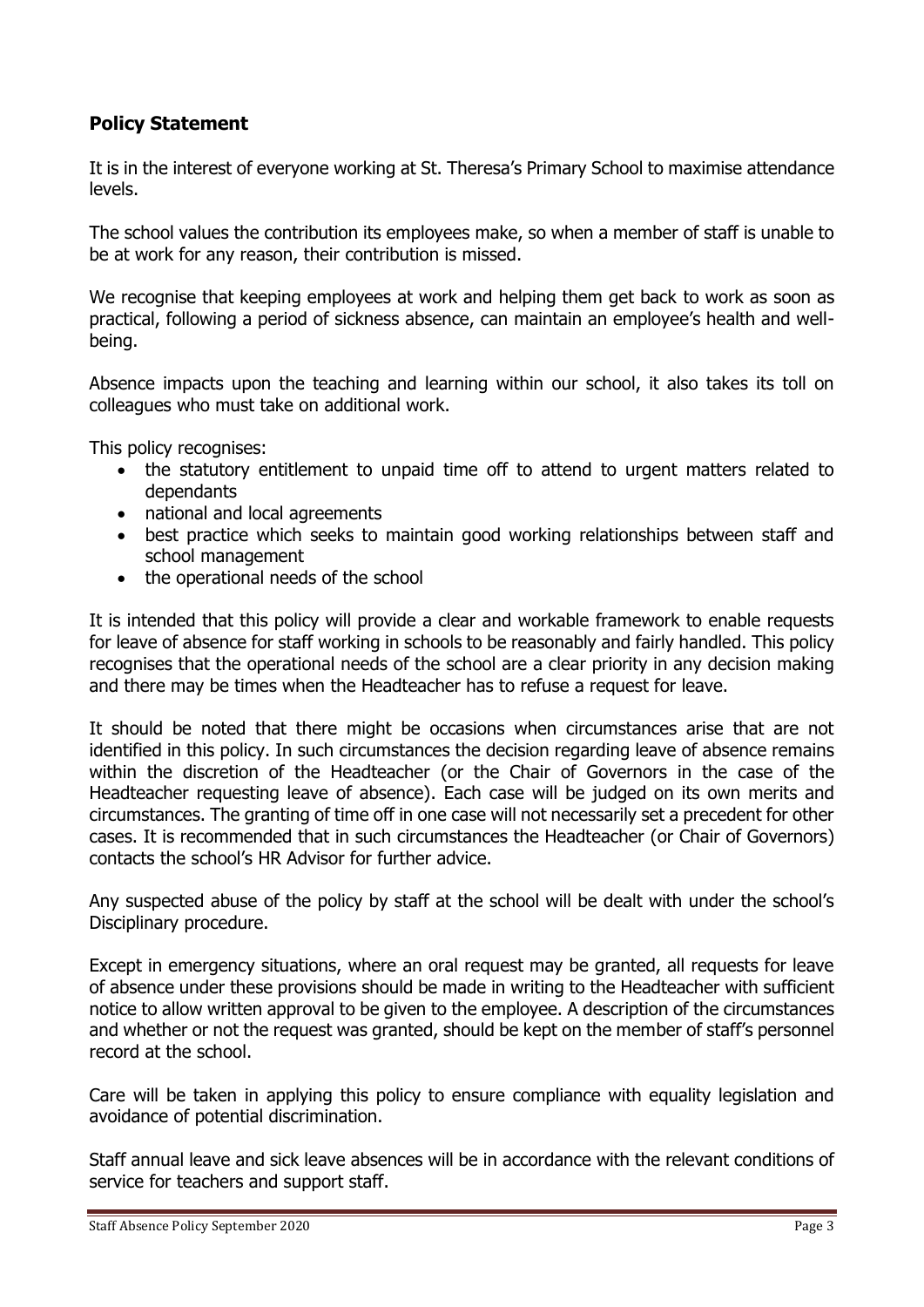Part time/job share employees are entitled to request leave under the same conditions as their fulltime colleagues, on a pro-rata basis.

## **Scope**

This policy has been adopted by the Governing Body of St. Theresa's and applies to all members of school staff. It should be read in conjunction with other relevant documents on contractual terms and conditions (e.g. the Burgundy Book and the Green Book) which cover the terms and conditions of specific groups of staff. Nothing in this document seeks to override those particular provisions.

Regular, punctual attendance is an implied term of every employee's contract of employment. The school asks that each employee take responsibility for achieving and maintaining good attendance.

## **Absence Notification and Monitoring**

If staff are sick they must follow the procedure set out in the Staff Handbook.

The Headteacher is required to record and report all staff absence. The Governing Body may ask for an annual confidential report on absence, taking into account both number of days and frequency of absences.

## **Adoption Leave**

The statutory rights to parental and adoption leave are explained in the relevant compliance guidance documents.

## **Ante-natal appointments**

The Maternity Regulations provide the right for all women to take paid time off to attend antenatal care. Antenatal care includes appointments with the Midwife, GP, hospital clinics, relaxation classes and parentcraft classes.

Except for the first appointment, employees should show an appointment card or other documents showing that an appointment has been made.

The partner of a pregnant woman is entitled to take unpaid time off work for up to two antenatal appointments, capped at 6.5 hours per appointment.

#### **Compassionate Leave**

Paid compassionate leave may be granted in the following circumstances:

- $\bullet$  Sudden, serious illness of immediate family  $-$  up to 5 days paid leave
- $\bullet$  Death of an immediate family member up to 5 days paid leave
- Serious immediate family problem up to 5 days paid leave

Immediate family members are limited to: parents, siblings, children, partner/spouse or person you are carer for.

In some cases, a longer period of absence may be approved, on an unpaid basis.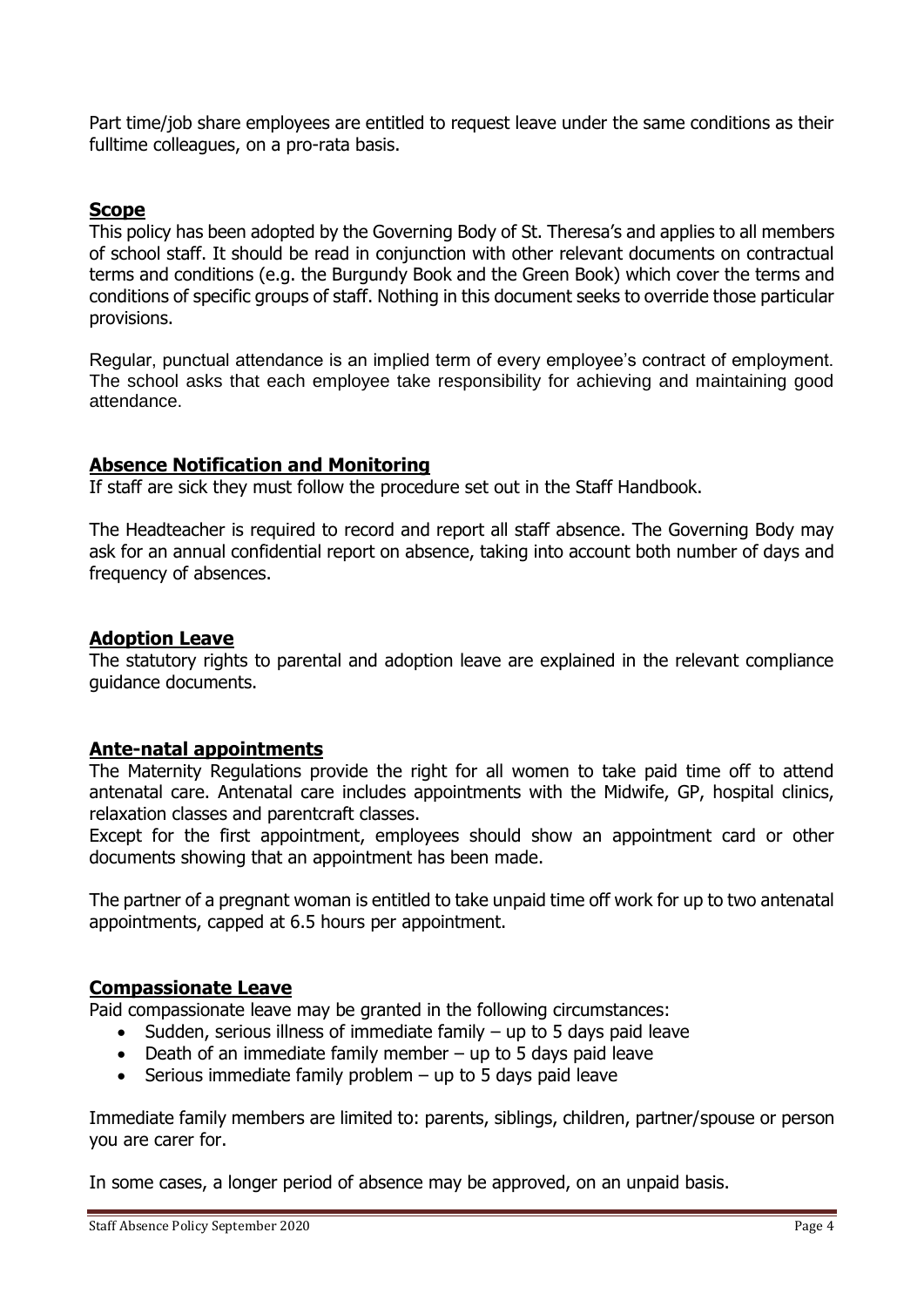#### **Domestic Problems/Emergencies**

Time off work for domestic problems or serious domestic emergencies, i.e. situations which must be resolved immediately, such as burglary, fire, flood, storm etc. – those situations which pose a risk to the employee's home if not resolved immediately will be granted as paid leave for up to one day.

Other non-emergency domestic situations (e.g. breakdown of household appliance or boiler) may be authorised as unpaid leave with agreement from the Headteacher.

## **Examinations**

Staff attending examinations approved by the school to obtain professional qualifications relevant to their role and approved by the Headteacher should be allowed paid leave to attend such examinations. Revision or study leave for such examinations is left to the discretion of the Headteacher to determine whether this will be paid or unpaid time off.

#### **Job Interviews**

All staff under notice of redundancy may take reasonable paid leave to attend selection interviews for jobs.

Where staff are applying for employment in other schools it is likely to mean an interview will be held within term time. The Headteacher has discretion to allow reasonable paid leave for such interviews. Requests to take leave to attend an interview must be made to the Headteacher in advance of the event.

There is an increasing tendency for prospective employers to engage in extended interview processes and invite candidates to undertake preliminary visits. The Headteacher will grant paid leave of absence for one day to visit a new school once a colleague has been successful at interview. In the case of the Headteacher attending interviews, leave of absence will be granted by the Chair of Governors.

#### **Jury service/witness**

Employers are required by law to allow time off work for jury service. The employer cannot apply for deferral or excusal on the behalf of the employee, only the person summoned for jury service may ask for a deferral or excusal based on their own personal circumstances. In the public sector employers are strongly recommended to support staff called on for public duties and services. Employees in schools are therefore given paid leave to undertake their jury service so there is no detriment to them.

We would ask staff, who have been called for jury service, to discuss with the Headteacher the suitability of timing before accepting the request.

#### **Maternity Leave**

The school follows the LA policy.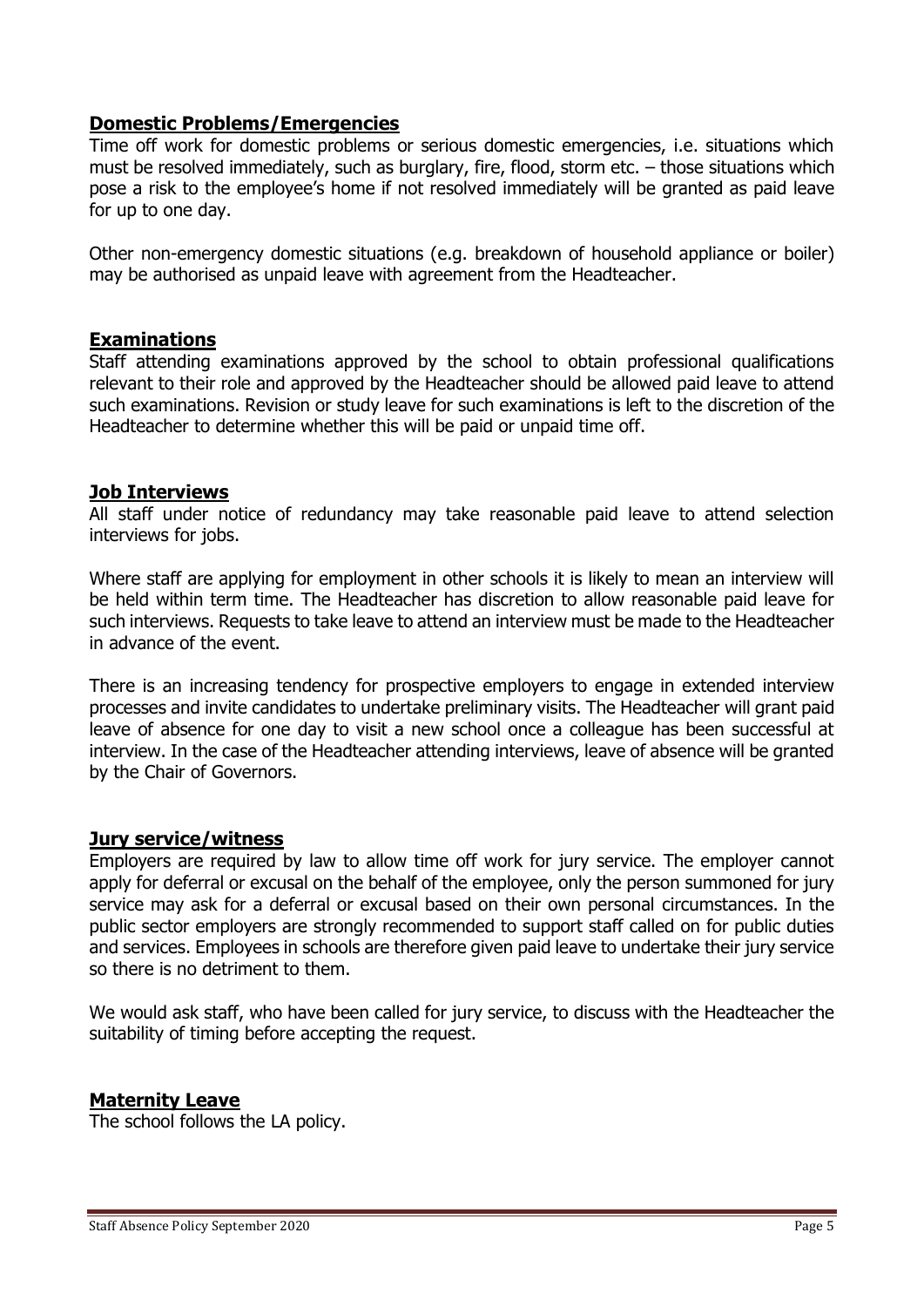## **Medical Appointments**

Employees are expected to make appointments outside normal working hours wherever possible. However if necessary paid time off to attend medical appointments will be granted but will be recorded as a sickness absence as per the school's Sickness Absence Management Policy and Procedure. Staff attending such appointments must seek the permission of the Headteacher or Deputy Headteacher before attending. The Headteacher/Deputy Headteacher will request to see hospital appointment letters.

Paid time off should be permitted for the purpose of cancer screening which will be treated like any other medical appointment.

Fertility treatment - employees requesting time off for fertility treatment will in general be supported. The specific needs of the employee for time off will need to be addressed, and the various provisions for leave set out in this policy will be used to enable this to happen where reasonable. This may mean taking time off for medical appointments and making full use of compassionate leave. The compassionate leave may be paid or unpaid depending on the specific circumstances. In any event the situation should be treated with sensitivity. Sickness absence resulting from the treatment should be counted against the employee's sick leave entitlement in the usual way. The nature of the treatment may mean that absences cannot always be planned in advance but it is reasonable to expect staff to give as much notice of the need for time off as is possible.

#### **Moving house**

One day's paid leave of absence is granted in any 12 month period subject to the agreement of the Headteacher.

## **National sporting fixtures**

Staff are granted reasonable paid time off where they are a national representative in sporting event. This is recommended not to exceed 10 working days in an academic year but governing bodies have discretion to grant additional days based on individual cases.

## **Non-Attendance at school which is not recorded as "absence"**

There are a number of occasions when staff may not be present in school and which would not count as recorded absence. These will include; agreed training events (refer to staff development policy); meetings with outside agencies or parents; management of school sports fixtures; school approved visits and other authorised school business.

#### **Other Personal Reasons**

It is recognised that there may be other personal reasons for requesting leave of absence such as attendance at a child's graduation ceremony, attendance at a friend or relation's funeral (other than immediate family), or a "once in a lifetime" visit. Such leave may be granted at the Headteacher's discretion; it will normally be unpaid and subject to adequate notice so that replacement staff can be employed if necessary.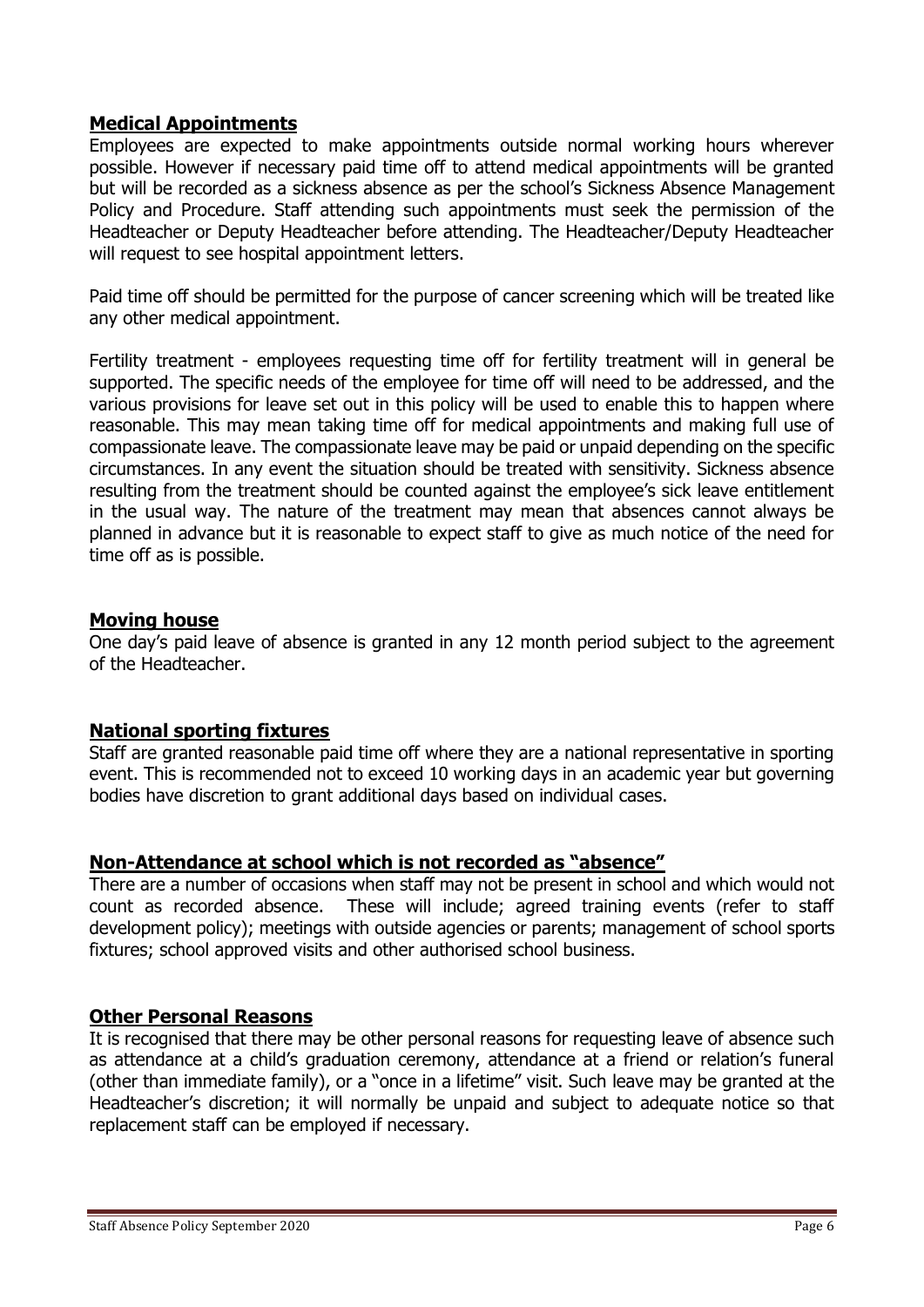## **Parental Leave**

The school follows the LA policy.

#### **Parental Bereavement Leave**

A minimum of two weeks' paid leave will be granted for staff who have lost a child under the age of 18, or who have suffered a still birth from 24 weeks of pregnancy. Staff members may take the leave as either a single block of two weeks, or as two separate blocks of one week each taken at different times during 56 weeks after their child's death. Any further leave will be considered on a case by case basis.

#### **Paternity Leave**

The school follows the LA policy.

#### **Public Duties**

An employee who is a member of another local authority or other public body, including a managing or governing body of an educational establishment maintained by a local Authority, should be granted paid leave of absence to attend to their official duties. The granting of such leave will depend on the requirements of the service and what is reasonable in the circumstance. The school will also consider how much time off has already been permitted and the effect of the employee's absence on the school.

#### **Religious Festivals and Holy days**

Regulations do not require employers to provide time or facilities for religious or belief observance in the workplace. However, where necessary up to two days paid leave of absence may be granted for the purpose of official holy days.

It is recommended that schools consider whether employee requests for additional breaks in a working day for religious observance are reasonable and practical but where any such breaks agreed it should be unpaid.

#### **Residential Visits**

Staff who accompany children on the residential trips may claim a day off in lieu by arrangement with the Headteacher.

#### **Sabbatical**

Any request for a sabbatical would need to be made to the Governing Body. The Governing Body would need to agree to it.

#### **Sick children of staff**

We appreciate that some families do not have immediate local support, therefore the first day of an absence will be paid, giving staff time to make alternative childcare arrangements. Should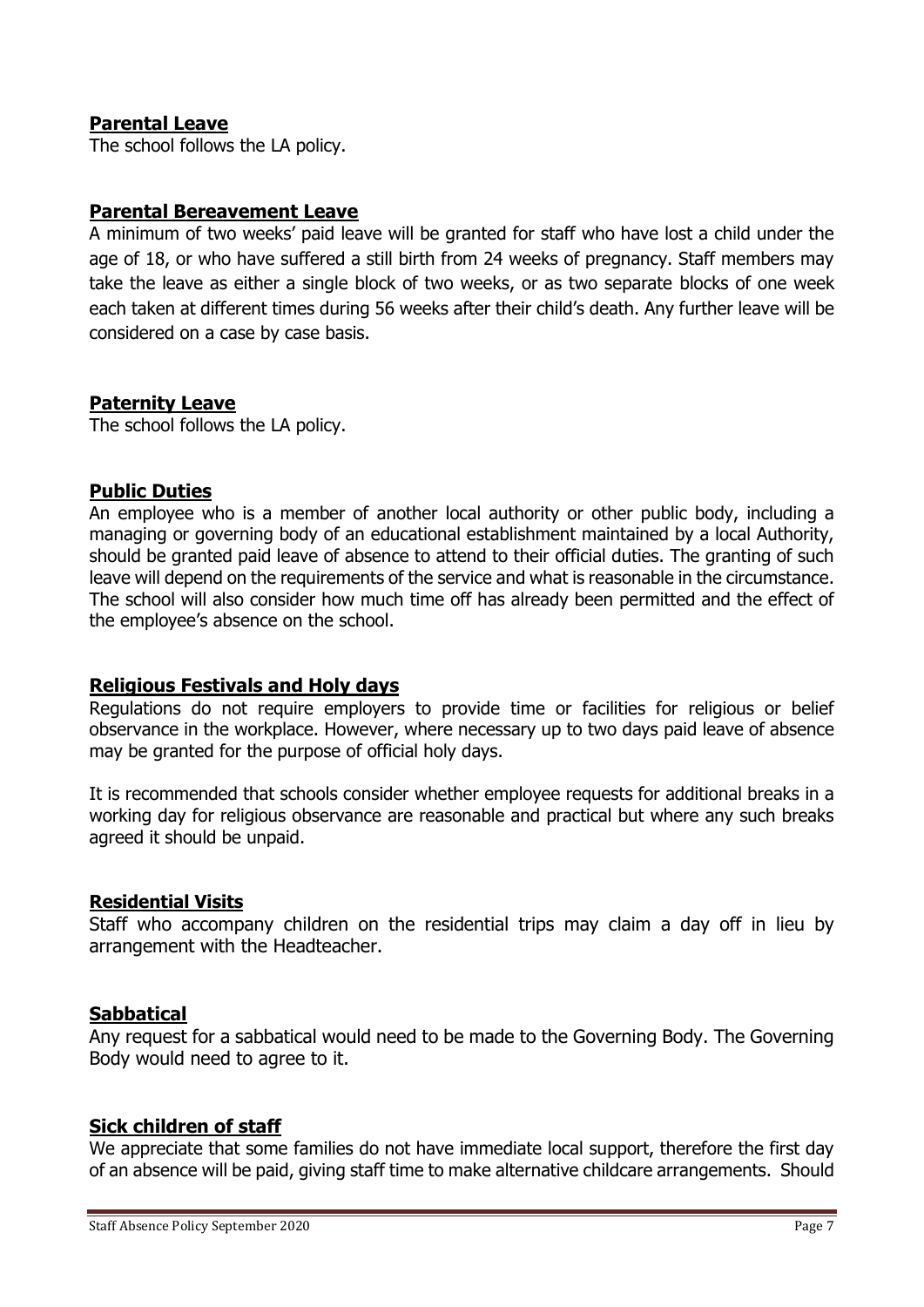staff need to take further time off this will be unpaid. This agreement is limited to three occurrences during an academic year – any further days will normally be unpaid. These occurrences include accompanying children to medical or hospital appointments.

Staff also have a statutory right to unpaid time off to make arrangements for the care of a dependent child. If it is impossible to make appropriate arrangements for the care of sick children using the arrangements at above, the staff in this school may, after discussion with the Headteacher take reasonable additional unpaid leave to care for sick children. This arrangement applies to all staff with dependent children. For the care of seriously ill children also see paid compassionate leave paragraphs above.

## **Staff Sick Leave**

## **Please see school Sickness Absence Policy and Procedure**

## **Time off for Volunteer Members of HM Forces**

Volunteer members of HM Forces will be granted up to two weeks' paid leave of absence (i.e. 10 working days) in any school year to attend residential training for where this cannot be arranged during a school holiday. If volunteers are mobilised the law protects employment and requires reinstatement on return from mobilised service.

Whilst away on active service the reservist will be paid by the MOD and therefore the employee will not be paid by the school during this time.

## **Time off to accompany a fellow employee in a disciplinary or grievance situation**

Reasonable paid time off will be granted to accompany a fellow worker at a disciplinary or grievance hearing.

## **Trade union and professional association duties**

Union Representatives are entitled to reasonable paid time off to do their union work as long as the union is:

- independent
- officially recognised by the employer to represent union members in negotiations on things like pay and terms and conditions

Examples of trade union duties representatives have the right to paid time off for are:

- negotiating pay, terms and conditions
- helping union members with disciplinary or grievance procedures including meetings to hear their cases
- going with union members to meetings with their line manager to discuss flexible working requests
- discussing issues that affect union members like redundancies or the sale of the business

Representatives are not allowed paid time off to attend union meetings or go to meetings with union officials. Instead, employers should allow unpaid time off for these activities. Representatives aren't allowed any time off for industrial action.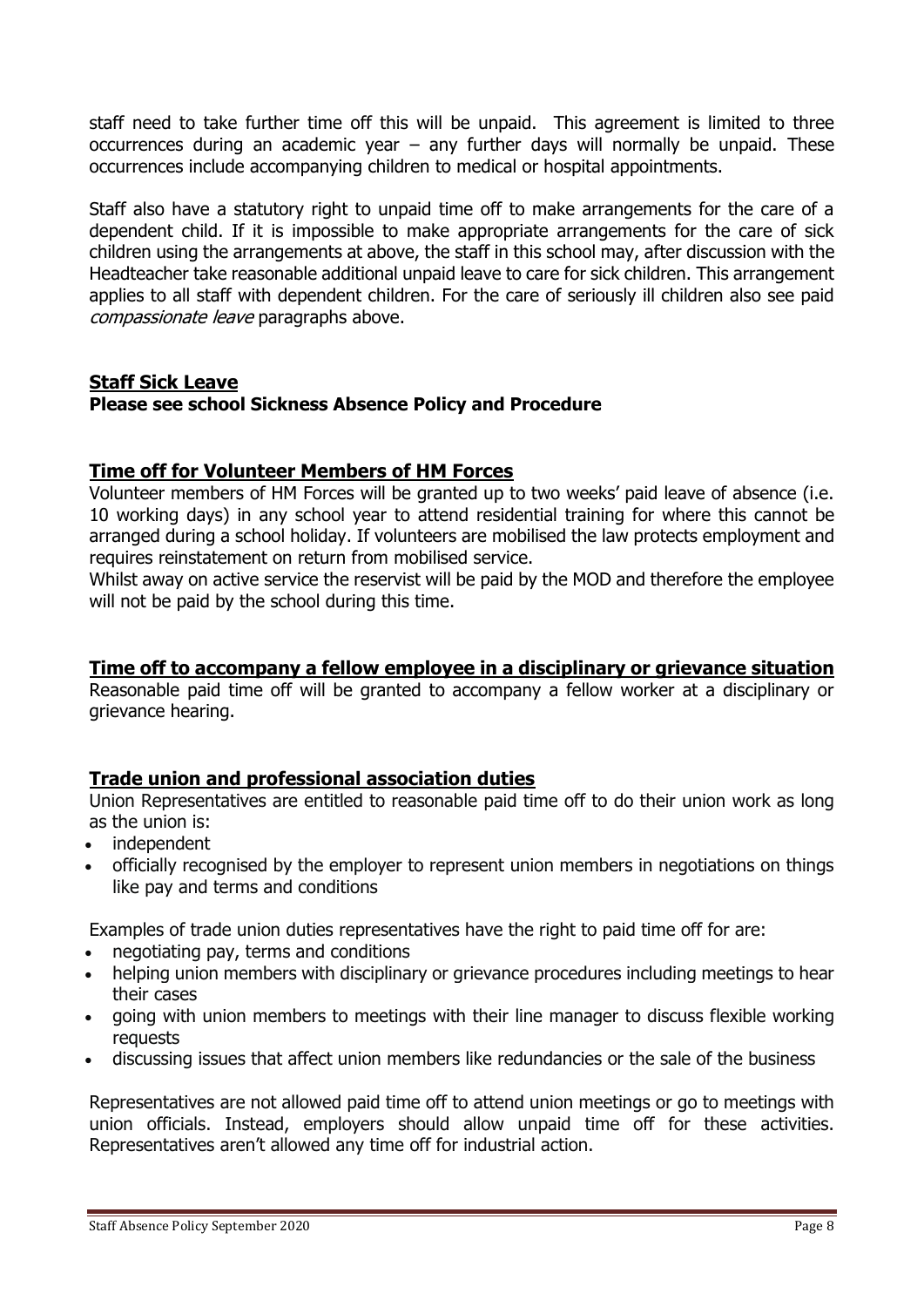## **Time Off In Lieu**

A part time member of staff who has worked additional hours may prefer to arrange time off in lieu rather than receive additional hours payment. Such an arrangement must be agreed in advance with the Headteacher; consideration will be given to the impact on pupils and colleagues.

## **When leave of absence may not be granted**

The following is a non-exhaustive list of examples which would not be granted leave of absence, paid or unpaid, except in very exceptional circumstances:

- Collecting a friend or relative from an airport or other travel terminus
- Transporting a child to university
- Supervising or otherwise dealing with home repairs or maintenance, including car servicing, except in the case of an emergency (for example, dealing with a water leak)
- Dealing with other personal issues such as the arrangement of house or car insurance
- Leaving school early prior to a school holiday in order to catch a flight or other connection (or arriving back after the start of a new term)

## **Leave without Permission/Unauthorised Absence**

#### **Requesting leave at short notice**

The Headteacher will try to accommodate staff who request leave at very short notice because of an emergency arising. S/he, however, may decide that a member of staff is absent from work without authorisation if the reason for absence cannot be evidenced afterwards. Any members of staff who take leave, which has not been previously approved, may be subject to disciplinary action.

#### **Unauthorised Absence**

- 1. Where an employee is absent without explanation or contact, pay will be stopped.
- 2. If an acceptable explanation is given to the Headteacher, pay can be reinstated at a later date.
- 3. The Headteacher/Deputy Headteacher should make reasonable efforts to make contact by telephone advising the employee that if he/she fails to make contact with work, contact will be made with their nominated next of kin.
- 4. If the employee is subsequently contacted, the Headteacher should take into account the length of absence and the employee's explanation in deciding what, if any, action needs to be taken.
- 5. If despite reasonable efforts it proves impossible to contact the employee, on the fifth day of absence the Headteacher will send a letter with Royal Mail Signed For (or equivalent) asking the employee to attend an investigation meeting.
- 6. The letter will refer to the attempts to contact the employee and seek an explanation for their absence at an investigation meeting, set 5 days following the expected date of delivery. The letter will also explain that a continued absence is a breach of their contract